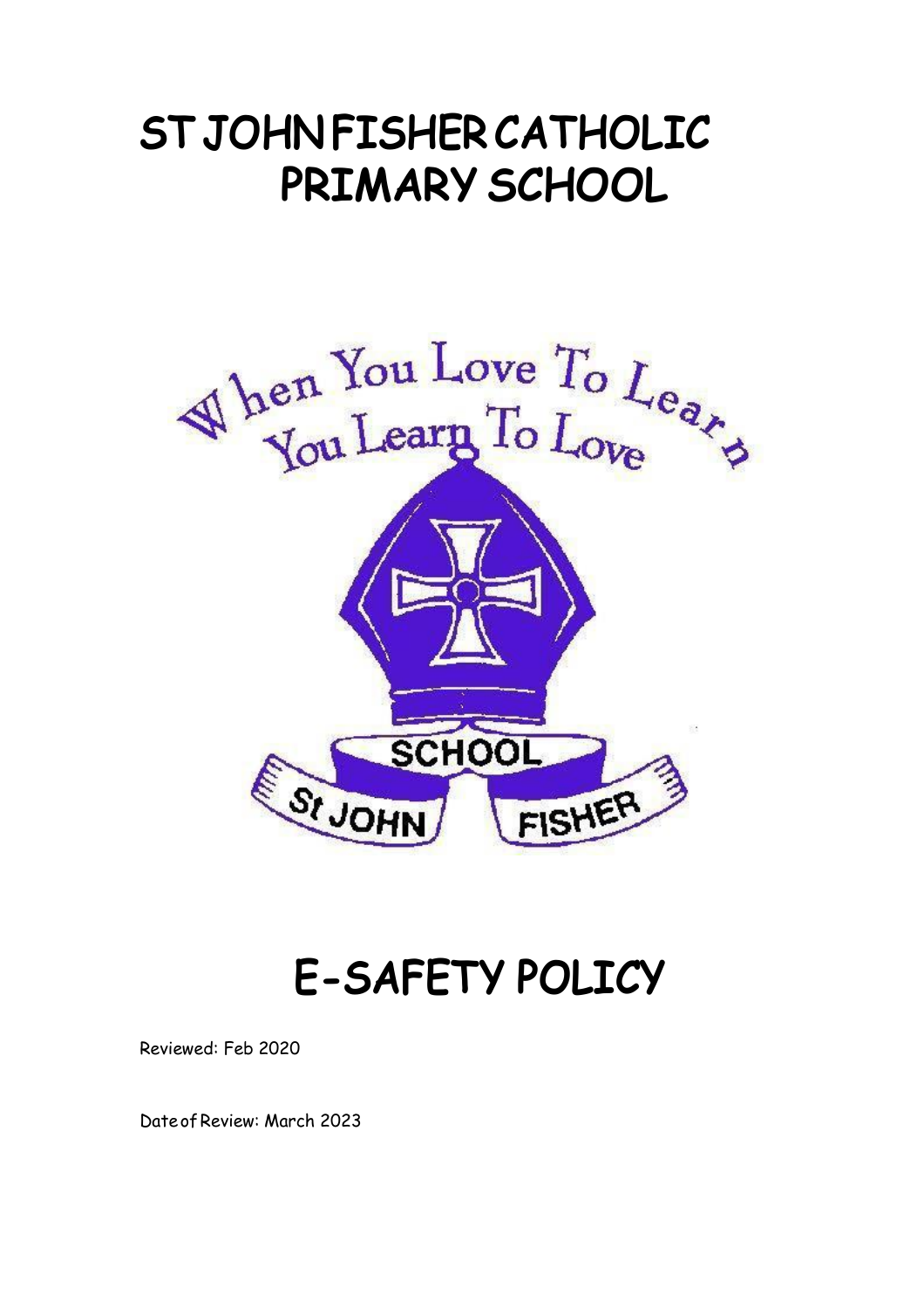This school is committed to safeguarding and promoting the welfare of children and young people and expects all staff and volunteers to share this commitment.

St John Fisher Primary School is committed to providing Quality First Teaching as a basic entitlement for all learners. As a school, we value the needs of all learners and foster a positive attitude towards all we do in work and prayer. We aim to teach all learners how to build on their strengths and minimise their weaknesses by overcoming barriers to learning so that they are empowered to achieve to the best of their abilities.

# **Introduction**

The resources used by pupils in school are carefully chosen by the teacher and determined by curriculum policies. Use of the Internet, by its nature, will provide access to information, which has sometimes not been selected by the teacher. Whilst pupils will often be directed to sites which provide reviewed and evaluated sources, at times they will be able to move beyond these sites unfamiliar to the teacher but the schools filtering system through LGFL is very secure. However there is the possibility that a pupil may access unsuitable material either accidentally or deliberately.

# The purpose of this policy is to:

- Establish the ground rules we have in school for using the Internet.
- Describe how these fit into the wider context of our behaviour and PHSE policies.
- Demonstrate the methods used to protect the children from sites containing unsuitable material.

The school believes that the benefits to pupils from access to the resources of the Internet far exceed the disadvantages. Ultimately the responsibility for setting and conveying the standards that children are expected to follow, when using media and information resources, is one the school shares with parents and guardians.

At St John Fisher, we feel that the best recipe for success lies in a combination of site-filtering, of supervision and by fostering a responsible attitude in our pupils in partnership with parents.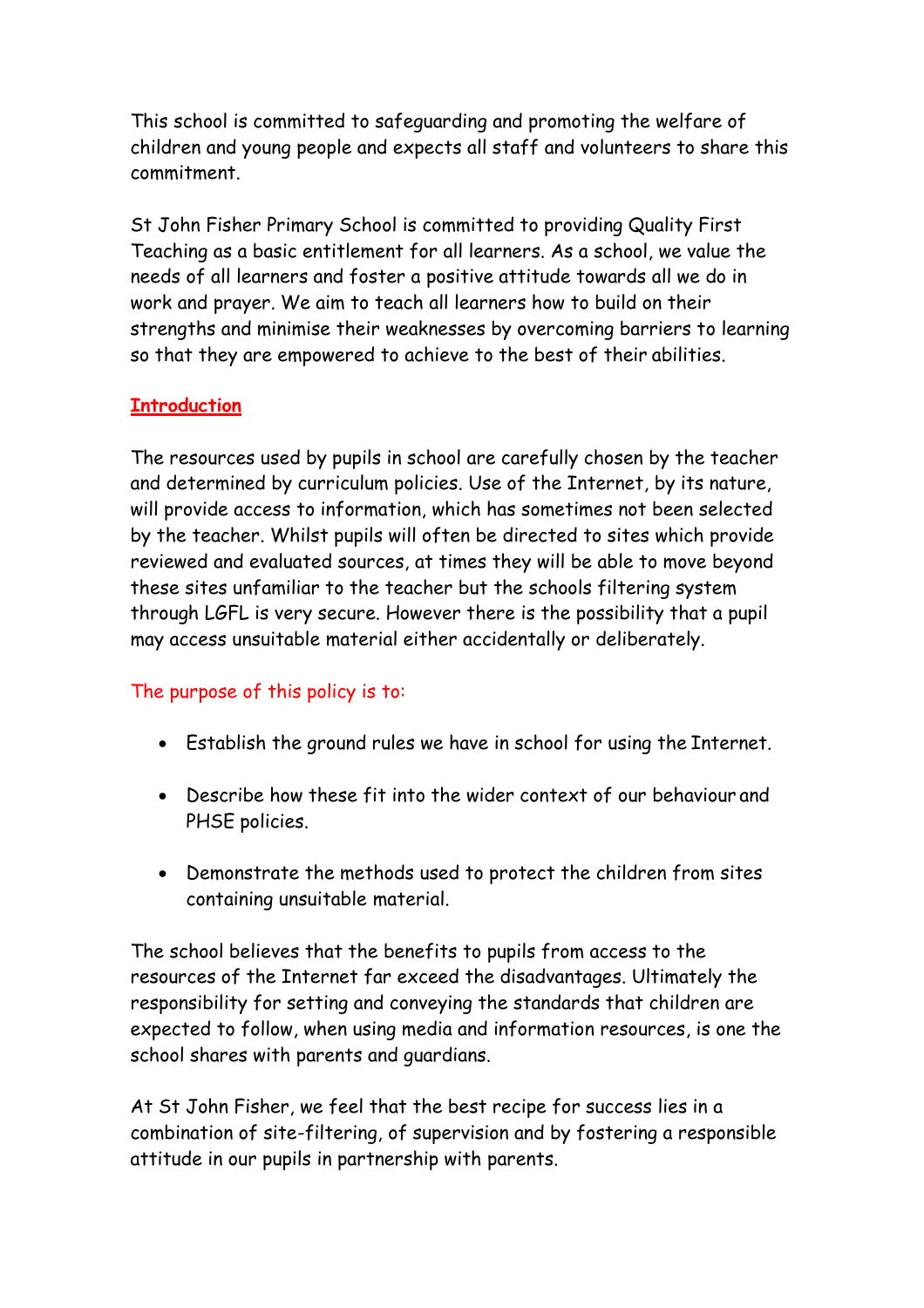New parents are sent an explanatory letter and the rules, which form our Internet Access Agreement as part of our welcome and induction pack. We will also aim to disseminate any relevant published materials to parents.

#### Teaching and Learning

#### Why is Internet use important?

We use the internet for a number of reasons:

- Internet use is part of the statutory curriculum and a necessary tool for learning.
- The Internet is a part of everyday life for education, business and social interaction.
- The school has a duty to provide students with quality Internet access as part of their learning experience.
- Pupils use the Internet widely outside school and need to learn how to evaluate Internet information and to take care of their own personal safety and security whilst online.
- The purpose of Internet use in school is to raise educational standards, to promote pupil achievement, to support the professional work of staff and to enhance the school's management functions.

## Benefits of using the Internet in education include:

- access to worldwide educational resources including museums and art galleries;
- educational and cultural exchanges between pupils worldwide;
- vocational, social and leisure use in libraries, clubs and at home;
- access to experts in many fields for pupils and staff;
- professional development for staff through access to national developments, educational materials and effective curriculum practice;
- collaboration across networks of schools, support services and professional associations;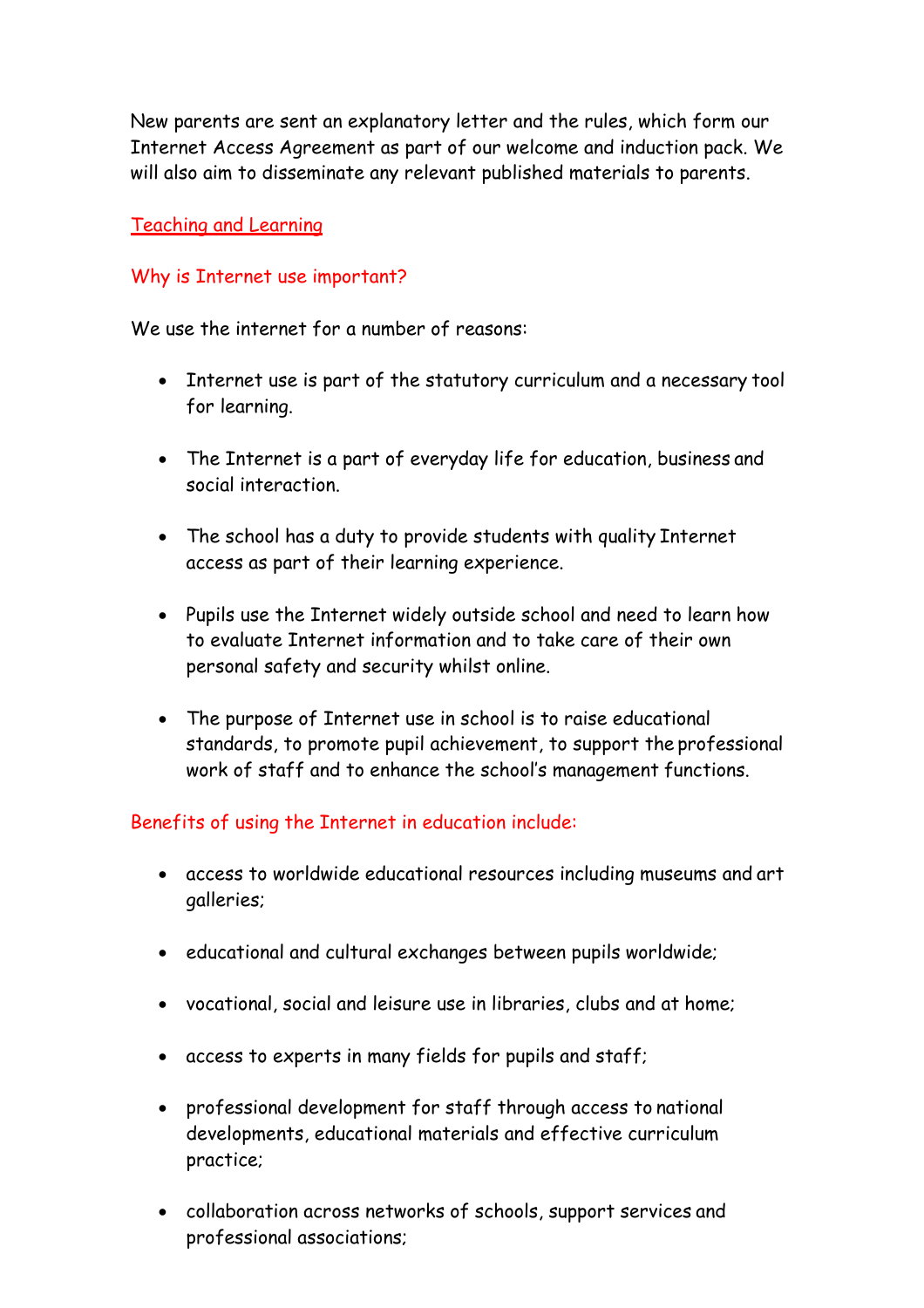- improved access to technical support including remote management of networks and automatic system updates;
- exchange of curriculum and administration data with Local Authority and DFE;
- access to learning wherever and whenever convenient.

#### How can Internet use enhance learning?

The school's Internet access will be designed to enhance and extend education.

- Pupils will be taught what Internet use is acceptable and what is not and given clear objectives for Internet use.
- The schools will ensure that the copying and subsequent use of Internet derived materials by staff and pupils complies with copyright law. Access levels will be reviewed to reflect the curriculum requirements and age of pupils.
- Staff should guide pupils to online activities that will support the learning outcomes planned for the pupils' age and maturity.
- Pupils will be educated in the effective use of the Internet in research, including the skills of knowledge location, retrieval and evaluation.
- Pupils will be taught to acknowledge the source of information used and to respect copyright when using Internet material in their own work.

## How will pupils learn how to evaluate Internet content?

Because the quality of information received via radio, newspaper and telephone is variable and information received via the Internet, email or text message requires even better information handling and digital literacy skills.

In particular it may be difficult to determine origin, intent and accuracy, as the contextual clues may be missing or difficult to read. Pupils should be made aware of the materials they read and shown how to validate information before accepting its accuracy.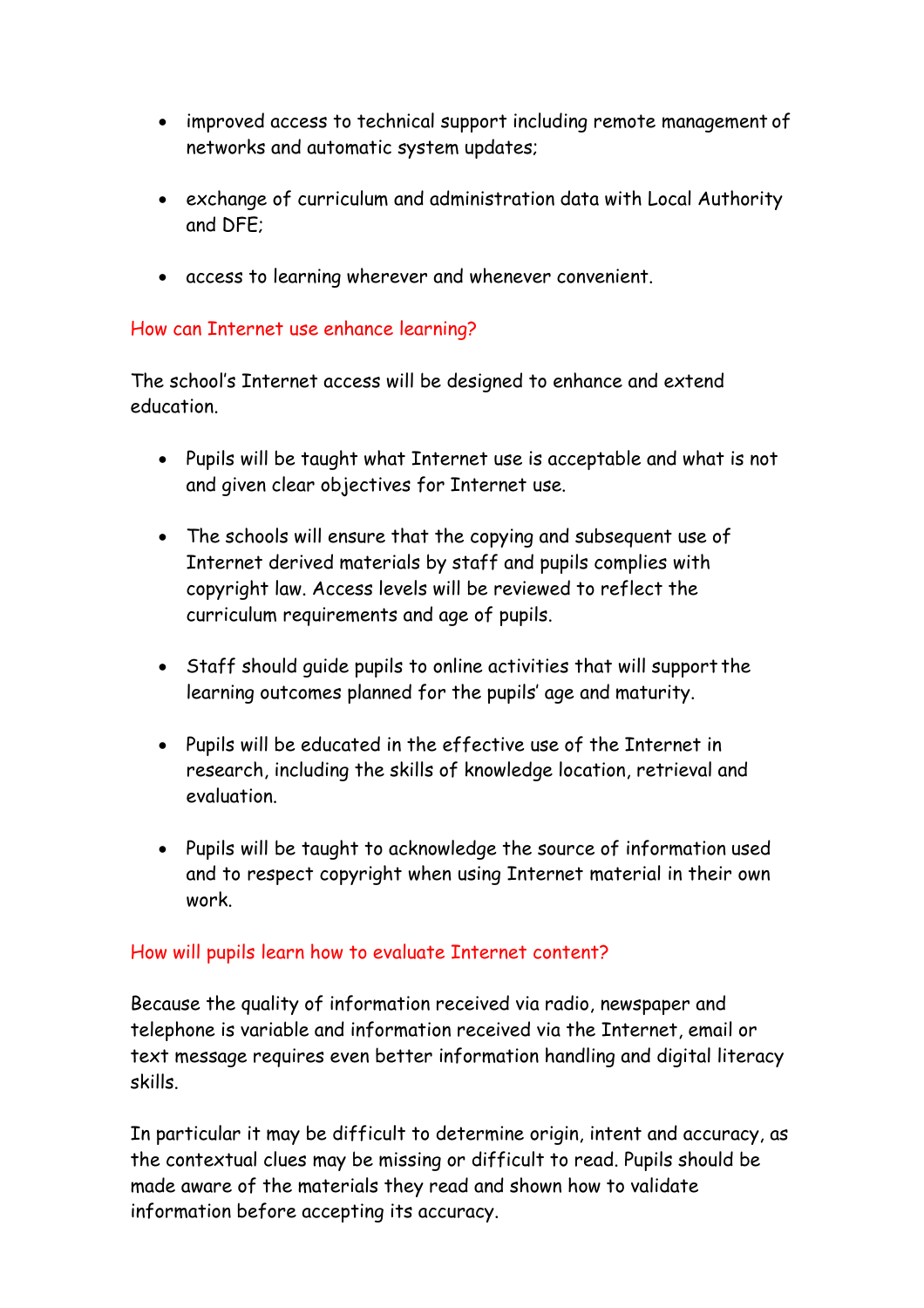The evaluation of online materials is a part of teaching and learning in every subject.

# Managing Information Systems

How will information systems security be maintained?

- Virus protection will be updated regularly.
- Personal data sent over the Internet will be encrypted.
- Portable media may not be used without specific permission followed by a virus check.
- Unapproved software will not be allowed in pupils' work areas or attached to email.

## How will email be managed?

Whole class or teacher email addresses will be used in St John Fisher for communication outside of the school by children.

- Pupils may only use approved email or blogging accounts.
- Pupils must immediately tell a teacher if they receive offensive email.
- Pupils must not reveal personal details of themselves or others in email communication, or arrange to meet anyone without specific permission from an adult.
- Access in school to external personal email accounts may be blocked.
- The forwarding of chain messages is not permitted.
- Staff should only use school email accounts to communicate with pupils as approved by the Senior Leadership Team.

## How will published content be managed?

We use it to celebrate and promote the school and publish resources for projects.

Publication of information should be considered from a personal and school security viewpoint.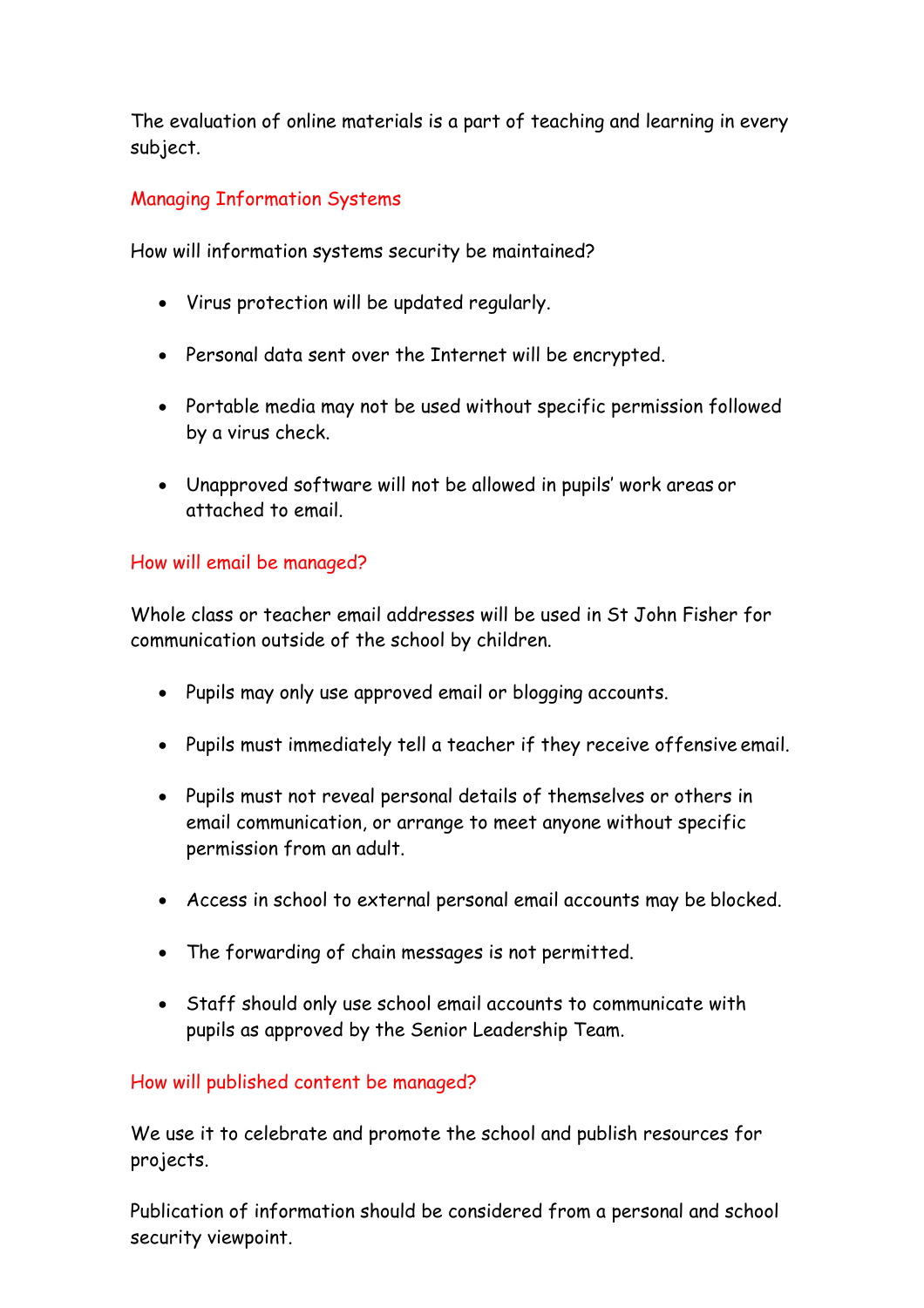The contact details on the website should be the school address, email and telephone number. Staff or pupils' personal information WILL not be published.

The Head Teacher takes overall editorial responsibility and ensure that content is accurate and appropriate and editorial guidance will help reflect the school's requirements for accuracy and good presentation.

The website will comply with current guidelines for publications including respect for intellectual property rights and copyright.

#### Can pupil's images or work be published?

Still and moving images and sounds add liveliness and interest to a website, particularly when pupils can be included. Nevertheless the security of staff and pupils is paramount.

Although common in newspapers, the publishing of pupils' names with their images is not acceptable. Published images could be reused, particularly if large images of individual pupils are shown.

Images of a pupil will be published unless parents request otherwise. Pupils also need to be taught the reasons for caution in publishing personal information and images online.

Pupils' full names will not be used anywhere on the website in association with a photograph.

#### How will social networking, social media and personal publishing be managed?

Parents and teachers need to be aware that the Internet has emerging online spaces and social networks which allow individuals to publish unmediated content.

Social networking sites can connect people with similar or even very different interests. Users can be invited to view personal spaces and leave comments, over which there may be limited control.

Although primary age pupils should not use Facebook, Instagram, Snapchat or similar sites, pupils should be encouraged to think about the ease of uploading personal information, the associated dangers and the difficulty of removing an inappropriate image or information once published.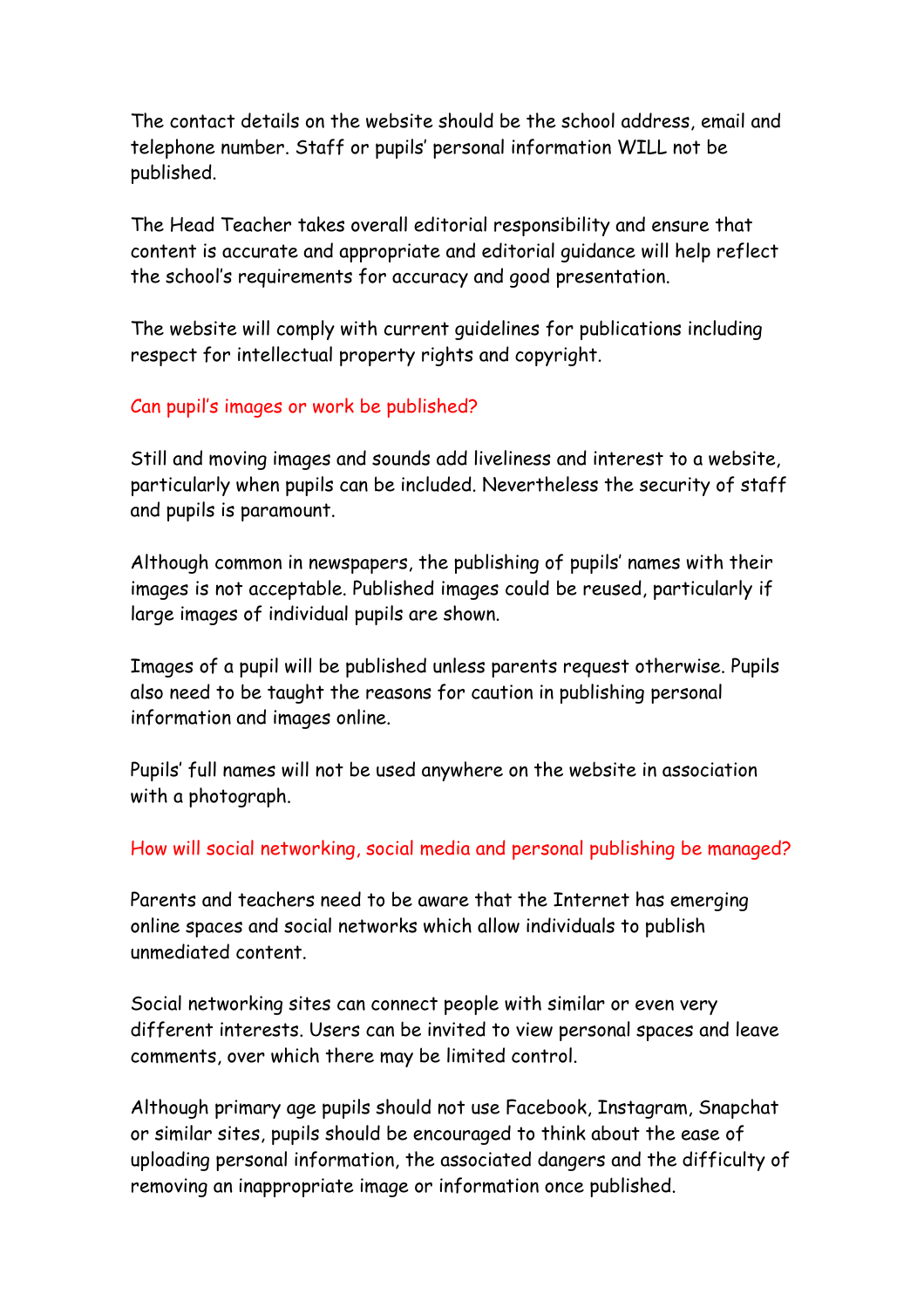No member of staff should use social networking sites or personal publishing sites to communicate with students, past or present.

Staff need to be aware of the importance of considering the material they post, ensuring profiles are secured and how publishing unsuitable material may affect their professional status. Examples include: blogs, wikis, social networking, forums, bulletin boards, multiplayer online gaming, chatrooms, instant messenger and many others.

Teachers cannot under any circumstances mention any references to their working lives on any social media.

The school will control access to social media and social networking sites.

Pupils will be advised never to give out personal details of any kind which may identify them and / or their location. Examples would include real name, address, mobile or landline phone numbers, school attended, IM and email addresses, full names of friends/family, specific interests and clubs etc.

Pupils will be advised not to place personal photos on any social network space. They should consider how public the information is and consider using private areas. Advice should be given regarding background detail in a photograph which could identify the student or his/her location.

Staff are advised not to run social network spaces for pupil use on a personal basis.

Pupils are advised not to publish specific and detailed private thoughts, especially those that may be considered threatening, hurtful or defamatory.

## How will filtering be managed?

The school work with LGFL to ensure that systems to protect pupils are reviewed and improved.

If staff or pupils discover unsuitable sites, the URL must be reported to the ICT co-ordinator or a senior member of staff.

The school's broadband access includes filtering appropriate to the age and maturity of pupils. Senior staff will ensure that regular checks are made to ensure that the filtering methods selected are appropriate, effective and reasonable.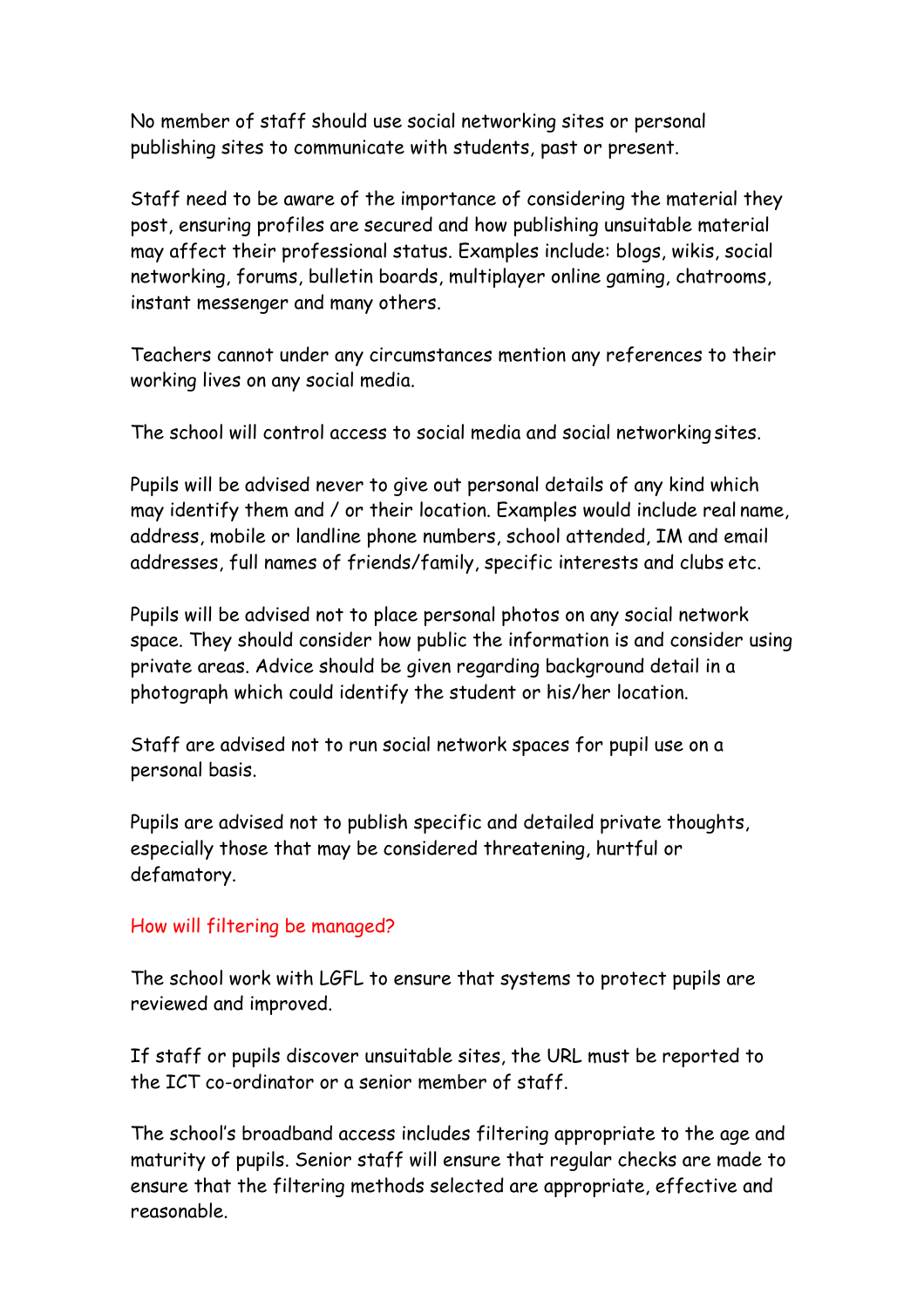Any material that staff believe is illegal must be reported to the Head teacher who will inform the appropriate agencies.

We keep up to date with new technologies, including those relating to mobile phones and handheld devices, and be ready to develop appropriate strategies.

There are dangers for staff however if personal phones are used to contact pupils or families and therefore this will only be done when authorized by a senior member of staff.

Abusive messages should be dealt with under the school's behaviour and anti-bullying policy.

Emerging technologies will be examined for educational benefit and the Head teacher in consultation with staff will give permission for appropriate use.

Mobile phones will not be used during lessons or formal school time. The sending of abusive or inappropriate text, picture or video messages is forbidden.

Pupils are not allowed to bring mobile phones into school. Under certain circumstances exceptions can be discussed with the Head teacher, So that pupil mobile phones can be kept in the school office. Parents must complete the permission slip to acknowledge that the school takes no responsibility for phones which are left in the office.

## How should personal data be protected?

The quantity and variety of data held on pupils, families and on staff is expanding quickly. While this data can be very useful in improving services, data could be mishandled, stolen or misused. The Data Protection Act 1998 ("the Act") gives individuals the right to know what information is held about them and provides a framework to ensure that personal information is handled properly.

It promotes openness in the use of personal information. Under the Act every organisation that processes personal information (personal data) must notify the Information Commissioner's Office, unless they are exempt. The Data Protection Act 1998 applies to anyone who handles or has access to information concerning individuals. Everyone in the workplace has a legal duty to protect the privacy of information relating to individuals.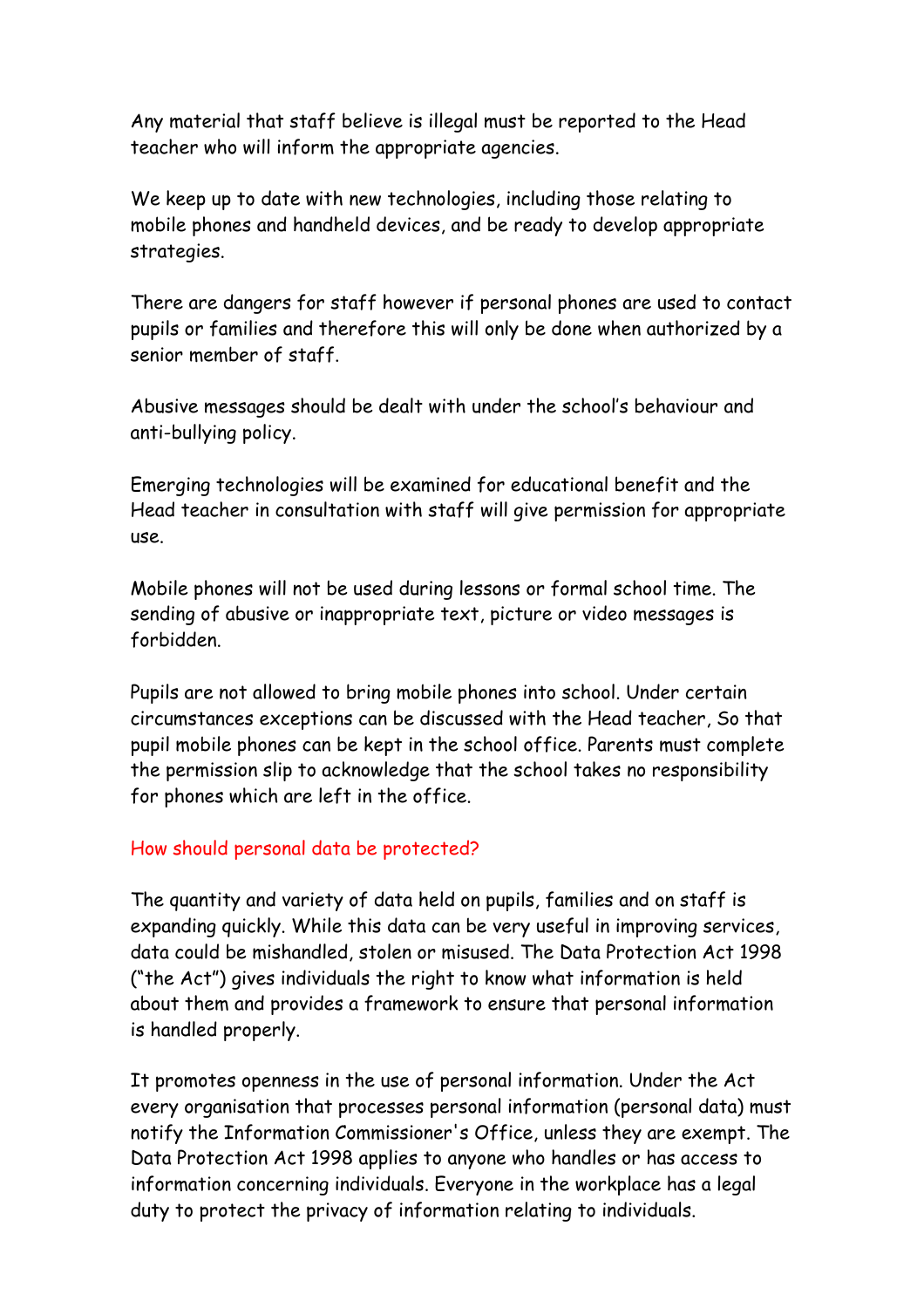The Act sets standards (eight data protection principles), which must be satisfied when processing personal data (information that will identify a living individual). The Act also gives rights to the people the information is about i.e. subject access rights lets individuals find out what information is held about them.

The eight principles are that personal data must be:

- Processed fairly and lawfully
- Processed for specified purposes
- Adequate, relevant and not excessive
- Accurate and up-to-date
- Held no longer than is necessary
- Processed in line with individual's rights
- Kept secure
- Transferred only to other countries with suitable security measures.
- This section is a reminder that all data from which people can be identified is protected.
- Personal data will be recorded, processed, transferred and made available according to the Data Protection Act 1998.

# **Policy Decisions**

# How will Internet access be authorised?

We allocate Internet access for staff and pupils on the basis of educational need. It should be clear who has Internet access and who has not.

Authorisation is as individuals and usage is fully supervised. Normally all pupils will be granted Internet access.

Parental permission is required for Internet access in all cases as new pupils join St John Fisher School.

All staff must read and sign the Code of Conduct before using any school ICT resource.

At Key Stage 1, access to the Internet will be by adult demonstration with occasional directly supervised access to specific, approved online materials. Parents will be asked to sign and return consent form for pupil access. Parents will be informed that pupils will be provided with supervised Internet access.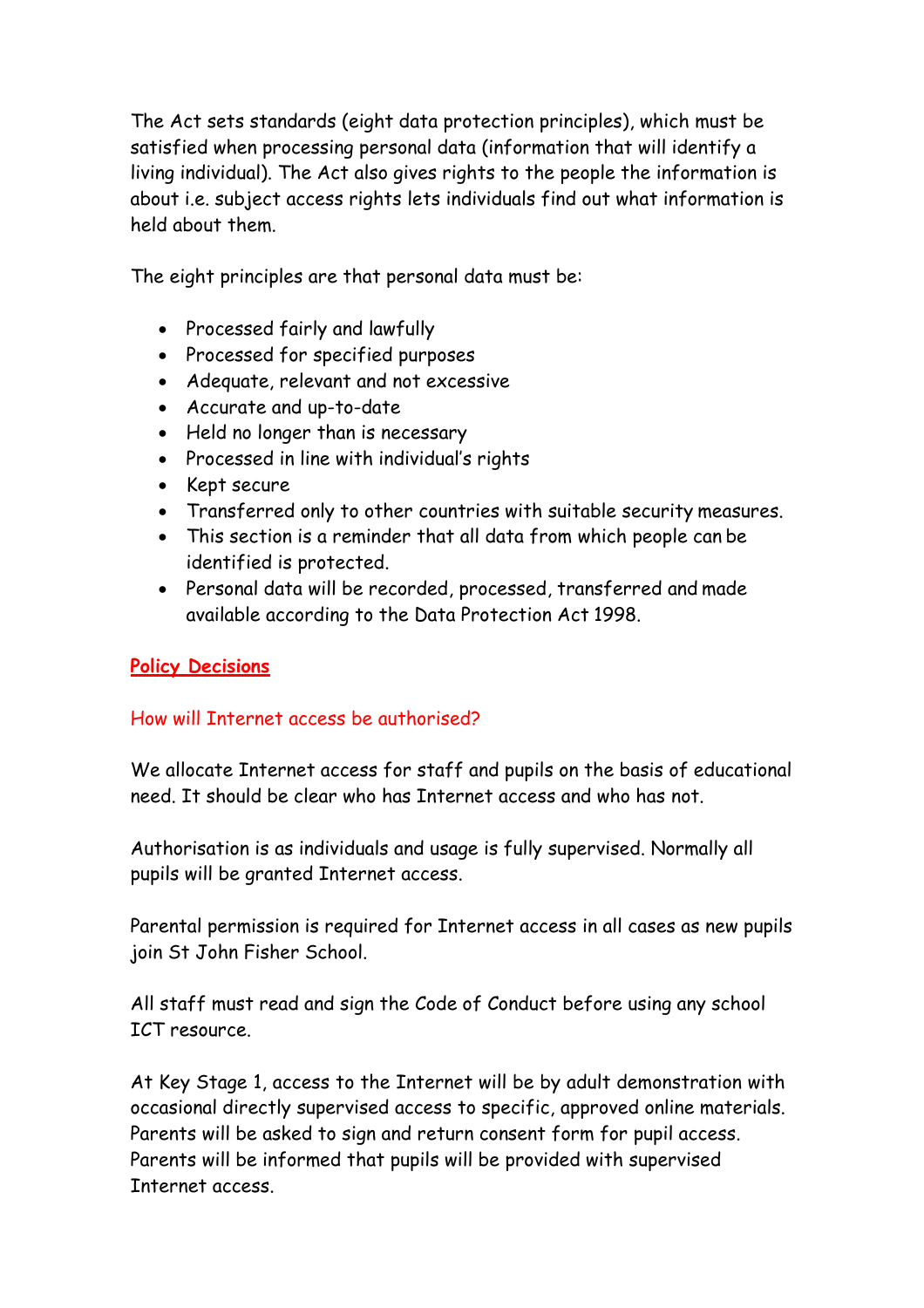#### How will risks be assessed?

St John Fisher School will take all reasonable precautions to ensure that users access only appropriate material. However, due to the global and connected nature of Internet content, it is not possible to guarantee that access to unsuitable material will never occur via a school computer.

Neither the school nor Bexley LA can accept liability for the material accessed, or any consequences resulting from Internet use. The use of computer systems without permission or for inappropriate purposes could constitute a criminal offence under the Computer Misuse Act 1990. Methods to identify, assess and minimise risks will be reviewed regularly and after every breech of this policy.

## How will e–Safety complaints be handled?

Complaints of Internet misuse will be dealt with under the School's Complaints Procedure.

Any complaint about staff misuse must be referred to the Head of School. If the complaint is about the Head of School this should be reported to the Chair of Governors.

All e–Safety complaints and incidents will be recorded by the school including any actions taken.

Pupils and parents will be informed of the complaints procedure. Parents and pupils will work in partnership with staff to resolve issues.

Discussions will be held with the local Police Safer Schools Partnership Coordinators and/or Children's Safeguards Unit to establish procedures for handling potentially illegal issues.

Any issues (including sanctions) will be dealt with according to the school's disciplinary and child protection procedures.

#### How is the Internet used across the community?

We recognise that children can access the internet outside of school and offer support and advice to parents on internet safety though regular information sent home with children and through advice on our website. The school will be sensitive to Internet related issues experienced by pupils out of school, e.g. social networking sites, and offer appropriate advice.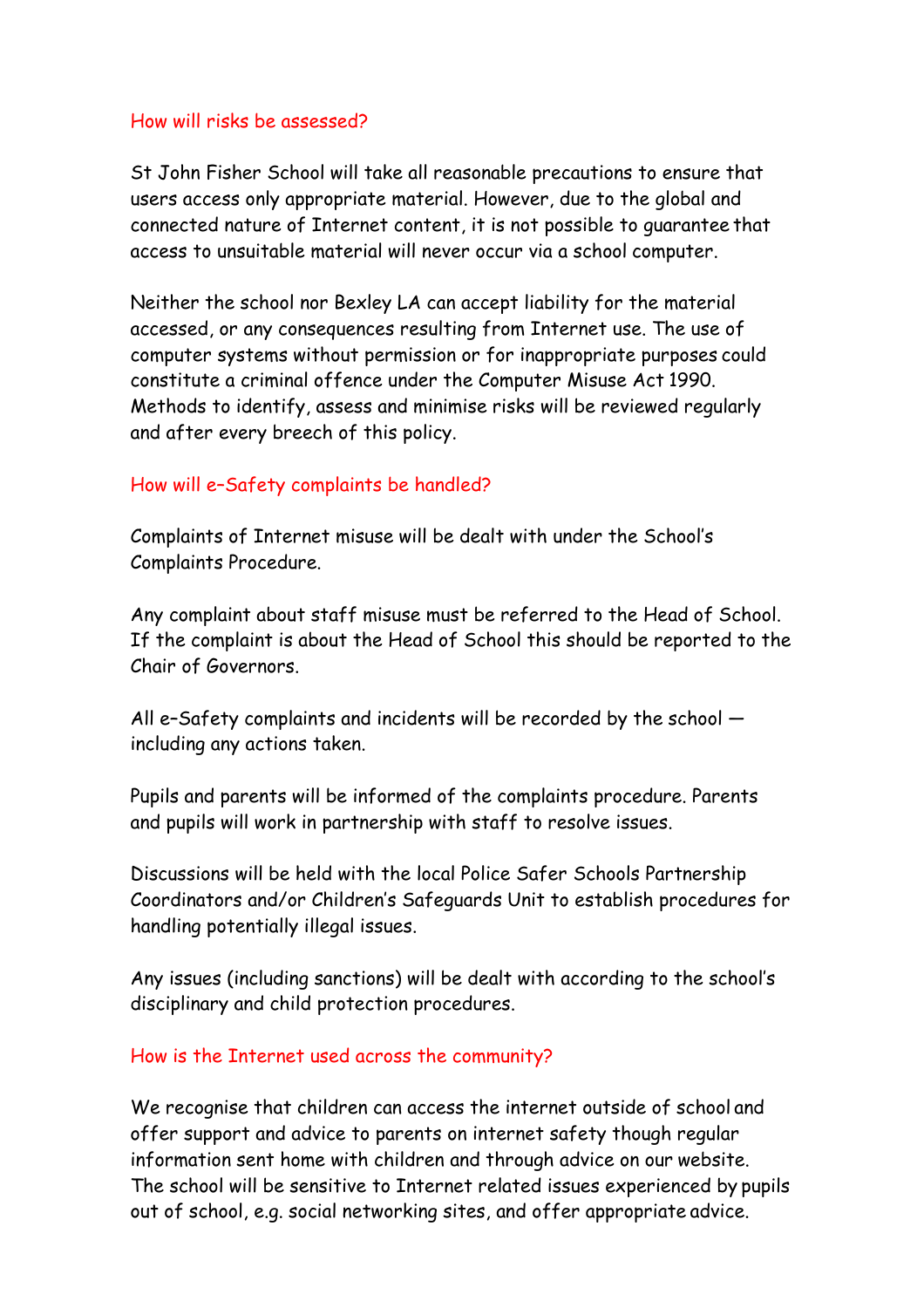#### How will Cyberbullying be managed?

Cyberbullying is defined as "The use of Information Communication Technology, particularly mobile phones and the internet to deliberately hurt or upset someone" DCSF 2007.

It is essential that pupils, St John Fisher staff, parents and carers understand how cyberbullying is different from other forms of bullying, how it can affect people and how to respond and combat misuse.

Promoting a culture of confident users will support innovation and safety. DCSF and Childnet have produced resources and guidance that will be used to give practical advice and guidance on cyberbullying:

## <http://www.digizen.org/cyberbullying>

Cyberbullying (along with all forms of bullying) will not be tolerated in school. All incidents of cyberbullying reported to the school will be recorded.

There are clear procedures in place to investigate incidents or allegations of bullying:

Pupils, staff and parents/carers will be advised to keep a record of the bullying as evidence.

The school will take steps to identify bullying behaviour, where appropriate, such as examining system logs, identifying and interviewing possible witnesses, and contacting the service provider and the police, if necessary.

Sanctions for those involved in Cyberbullying may include: The perpetrator will be asked to remove any material deemed to be inappropriate or offensive.

A service provider may be contacted to remove content.

Internet access may be suspended at school for the user for a period of time.

Parent/carers will be informed and the Police will be contacted if a criminal offence is suspected.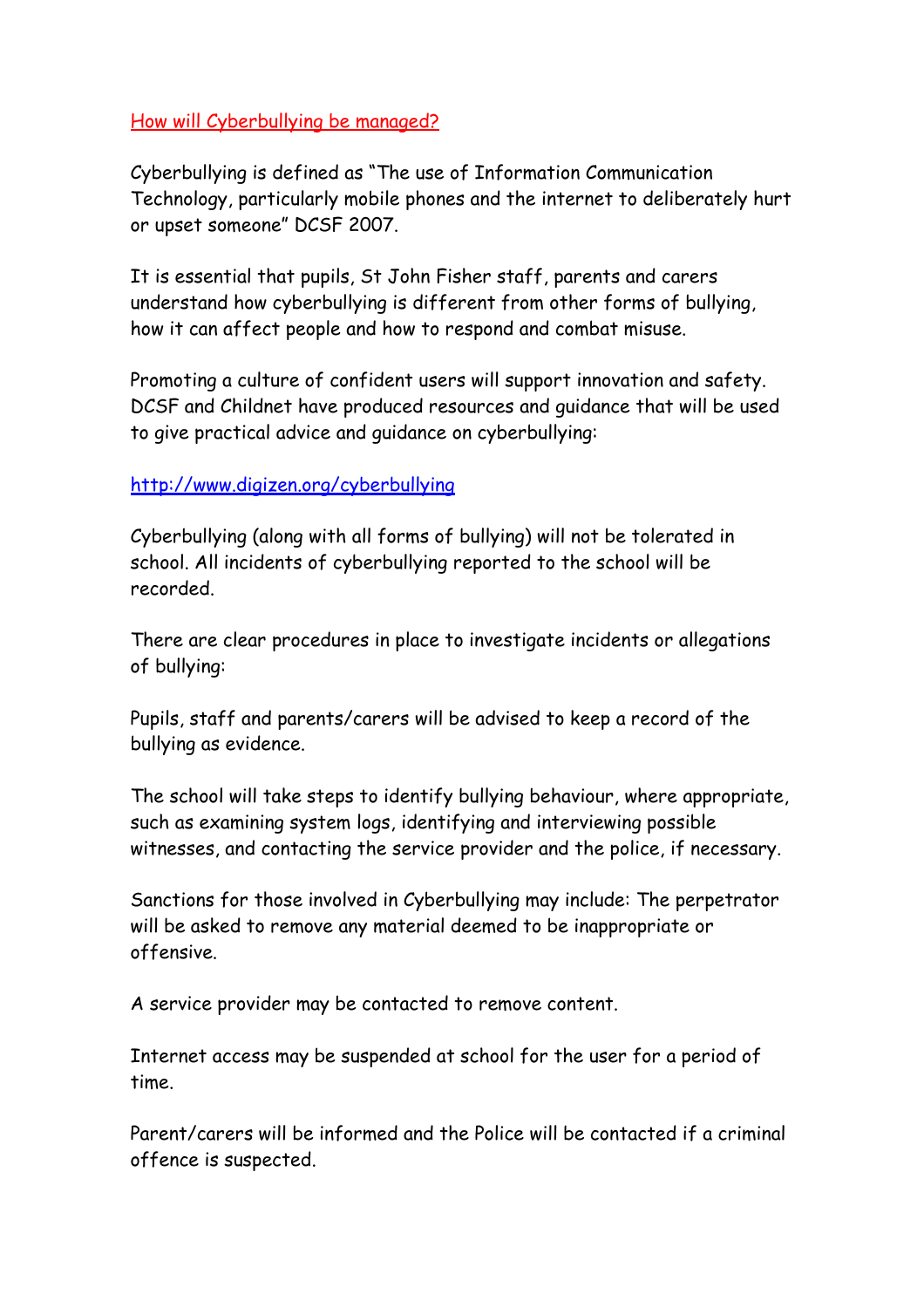#### Other E-safety Issues

Sexting – Children in Year 5 and 6 will be informed about the implications of sexting and how, once a picture has been sent, this image can never fully be removed from the world wide web.

Pornography – many children will come across some type of pornographic content when searching the Internet. Children are taught about what to do if they come across this type of material and who to speak to.

#### Communication Policy

#### How will the policy be introduced to pupils?

At St John Fisher we teach about e–Safety as a computing lesson activity and as part of every subject whenever pupils are using the internet.

Pupil instruction in responsible and safe use should precede Internet access every time they go online.

Safe and responsible use of the internet and technology will be reinforced across the curriculum. Particular attention will be given where pupils are considered to be vulnerable.

We will use the following e–Safety programmes:

Think U Know: [www.thinkuknow.co.uk](http://www.thinkuknow.co.uk/) Childnet: [www.childnet.com](http://www.childnet.com/) Kidsmart: [www.kidsmart.org.uk](http://www.kidsmart.org.uk/)

Safe Social Networking: [www.safesocialnetworking.com](http://www.safesocialnetworking.com/)

How will the policy be discussed with staff?

The e–Safety Policy will be formally provided to and discussed with all members of staff and published on the school website.

To protect all staff and pupils, the school will implement Acceptable Use Policy. Staff should be aware that Internet traffic can be monitored and traced to the individual user; discretion and professional conduct is essential.